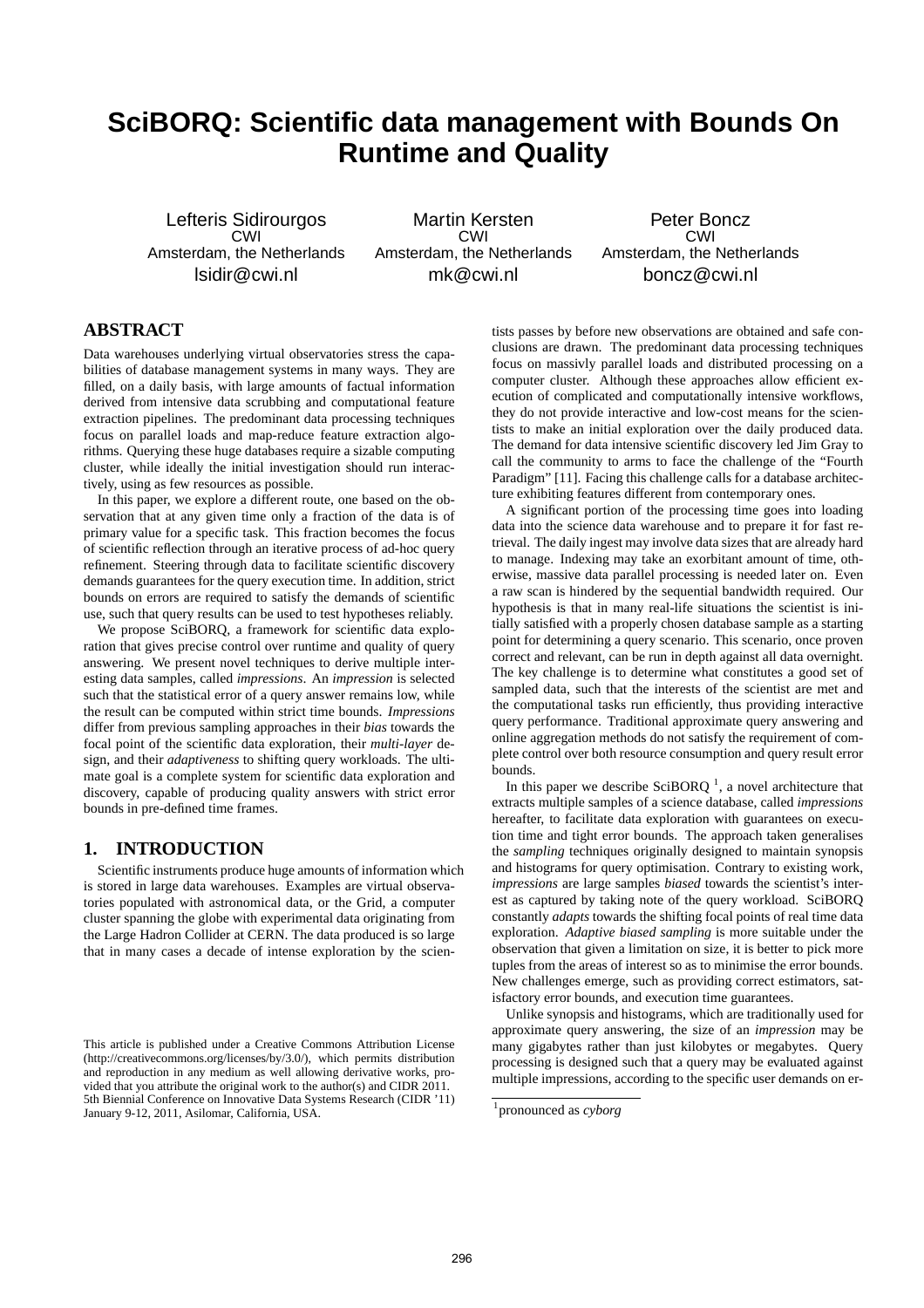ror and time bounds. Therefore, multiple *impressions* of different size and focus are derived. Depending on the policy chosen, some scientists would be keen to keep the latest observations in their samples, while others may only be interested in events close to a point of interest. Others may be interested in the outliers, i.e., peaks or troughs of the data instead of average values. Finally, for practical data exploration, it is imperative to control the statistical errors that might occur when a database query is executed, or bound the processing time to an acceptable limit, for example, "*give me the most representative result you can obtain within 5 minutes*".

The key features of SciBORQ can be summarised as follows:

- SciBORQ consists of *impressions*, which are created and updated incrementally during parallel database loads, such that a scientist's interest captured by an *impression* is satisfied.
- *Impressions* adaptively reflect the focal point of scientific exploration, which is derived from the query workload.
- *Bounded query processing* is facilitated by recursively defined *impressions* with strict control over their response time, disk space, and statistical quality, leading to a *multi-layer* data exploration framework.

The research opportunities under such an architecture are promising. *Biased adaptive multi-layered samples* are an entirely new concept, introducing new areas for research in database theory and system design. Moreover, the specifics of sampling over a readoptimised columnar architecture have not been studied in detail yet – leaving ample space for exploration and rethinking of already established sampling techniques. Bounded query answering calls for developing a new query processing framework that can keep errors under control by resorting to using more detailed impressions, or in the extreme case, the base data. Finally, although there is an articulated desire from the scientific community to provide database engines with control over the execution time [22], no significant steps have been done towards the realisation of such a system.

The rest of the paper is organised as follows. Section 2 presents one of the scientific data warehouses that motivates our work. Section 3 presents the design of SciBORQ. Section 4 details the concept of adaptive and biased sampling. Section 5 presents related work, followed by Section 6 with conclusions and future work.

## **2. SCIENTIFIC DATA WAREHOUSES**

The proposed multi-layer query processing framework is targeted towards an ongoing astronomy applications, the Sloan Digital Sky Survey SkyServer. The SciBORQ implementation is designed to work on top of MonetDB [17], a modern column-store database system with a proven track record in various fields [12, 13, 16]. MonetDB is already integrated with the aforementioned application as the underlying data management system.

#### **2.1 Sloan Digital Sky Server**

The Sloan Digital Sky Server realisation in SkyServer<sup>2</sup> is a wellknown and complex science data warehouse. Its schema encompasses several tens of relational tables. Figure 1 shows a summarised view of the schema. The main fact table PhotoObjAll contains hundreds of columns and several billion tuples. Each tuple contains information about an astronomical image. Attribute ra refers to the right ascension, and dec to the declination of the image in the sky. More information is incorporated by joining the foreign key attributes of the main fact table to the dimension tables. In addition, the SkyServer schema contains tens of



**select \***

**from Galaxy as G, dbo.fGetNearbyObjEq(185,0,3) as N where G.objID = N.objID**

#### **Figure 1: SkyServer Schema and Query**

views and functions to facilitate data exploration. A fully functional implementation of this 4TB database is available for MonetDB. The publicly accessible query logs provide a basis to derive areas of interest. A large percentage of the queries have the form shown in the lower part of Figure 1. Table Galaxy is a view of PhotoObjAll with many foreign key joins. This view presents the *galaxy* information according to the astronomers' desire. The function fGetNearbyObjEq returns all objects found in a nearby area specified by ra=185 and dec=0. The scientists' interest can be satisfied, even if only the data around the coordinates ra and dec are available, and not the entire data set. The area described by the query predicate is the focal point of exploration. Often this focal point is limited to a small part of the sky. Queries can run anywhere from a few seconds on a large cluster, to tens of minutes on a single machine.

The SkyServer application is prototypical for emerging projects, such as Pann-Stars and LSST. The system is used by around 2000 astronomers worldwide to support and drive their research. The majority of users, however, consists of amateur astronomers challenging the system with a large and complex query load.

## **3. SciBORQ ESSENTIALS**

The key to multi-layer query processing is to extract samples from the database, the *impressions*, such that bounded query processing functionality is precisely controlled. Impressions are of different size, ranging from a few kilobytes to many gigabytes. Depending on their size, an impression fits either in the CPU cache, or the main memory of a workstation, or resides on the disk of a laptop or even a cluster. Therefore, this flexibility has a direct impact on the execution time of a query, the number of results produced, and the answer quality. Impressions bear commonalities with data synopsis and histograms but their purpose, functionality, and applicability go beyond that. In this section we sketch the landscape of the SciBORQ system.

## **3.1 System Parameters**

*Size.* Impressions have different sizes with different degrees of detail. The memory footprint of an impression is directly proportional to the error bounds and the processing time that can be promised. The larger the impression, the longer the processing time and the smaller the error bounds. The user is able to define the desired size of an impression to serve her needs.

*Focal point.* An impression gathers data according to a sampling strategy. However, the sampling need not be from the entire database, but can be from specific areas of interest. The focal point of an impression is defined to be exactly this area of interest. The

<sup>&</sup>lt;sup>2</sup>http://www.sdss.org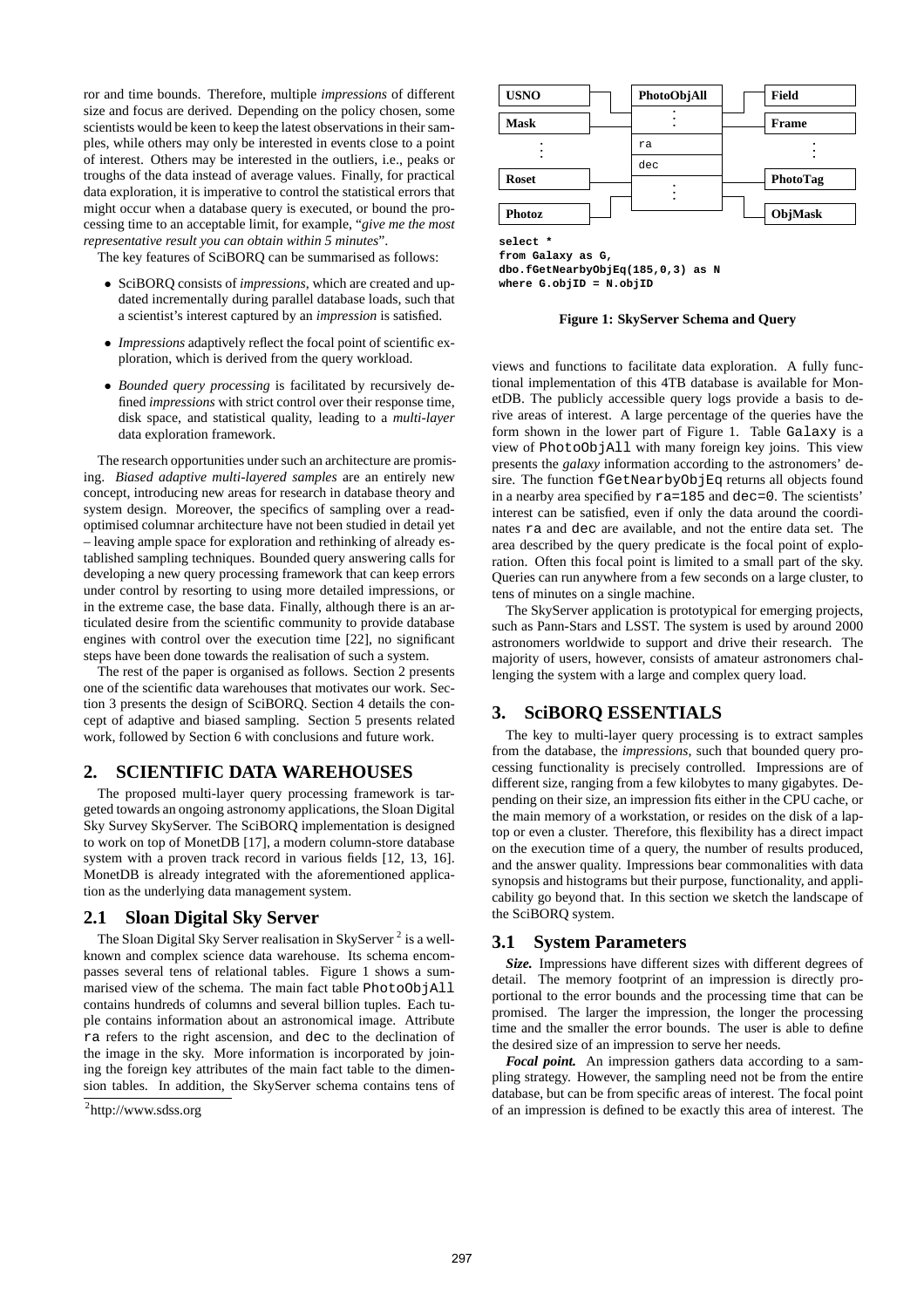predicates and the join conditions of the queries in a workload determine what is important for the scientist and what not. For example, in the SkyServer paradigm, by requesting objects of the galaxy with the fGetNearbyObjEq function, effectively the scientist is defining one of the focal points for an impression.

*Layers.* SciBORQ is a multi-layer hierarchical and parallel collection of impressions. Impressions are defined to serve different purposes and needs of the application user. In traditional systems, there is one (typically small) synopsis of the data (i.e., sample, catalogue statistics) used by the query optimiser or for approximate query answering. However, in SciBORQ multiple impressions of different sizes and focal points are constructed. Each less detailed impression is derived from a previous more detailed one. In such a derivation, the focal point of the larger impression is inherited by the smaller, but many such hierarchies of impressions exist. If the error bounds during query execution are not met, the process continues on a larger impression of the same hierarchy. Moreover, smaller impressions on higher layers are more efficient to maintain since they only touch the data of the impression one layer below, and not the entire base. This is important, since small impressions need fast reflexes to efficiently adapt to query workload shifts.

*Correlations.* Impressions do not contain just a single attribute or relation, but may span the entire database logical schema. Each one of them may reflect the total of the base tables, or since Sci-BORQ is designed for read optimised column stores, may contain a subset of the attributes of a table. If the need rises, more columns can be added. Past work [3, 4, 18, 21] demonstrates how join attributes across relations are achieved with uniform sampling, and it can be adjusted to our case, too. This way, the correlations between join attributes are maintained, leading to more precise query results.

*Adaptive.* An impression constantly adapts to the focal point of the scientist's exploration, such that it contains more data from the areas of interest. To achieve this objective, there are two phases where an impression has the opportunity to re-adjust its focus: as a side-effect of query processing and, alternatively, by triggering impression maintenance on subsequent incremental loads. SciBORQ recognises tuples that are potentially interesting for the workload that has been observed up until now, thus increasing their chance of being part of the corresponding impression. This strategy ensures better resolution around the focal points.

## **3.2 Bounded Query Processing**

*Quality of results.* An important feature of the SciBORQ design is the quality guarantees given for the query results. Any scientific exploration, no matter how generic, is useful only if strong error bounds are provided. Although traditional sampling techniques provide confidence levels on the results, error bounds will deteriorate due to correlations and complicated query plans. If a scientist is prepared to accept only a specific upper limit on the error, he will be left unsatisfied. A new query execution engine is needed that can dynamically keep the error bounds under control. In SciBORQ, if the error bound requested is not met during execution, the query evaluation moves to an impression on a lower level, with a higher level of detail, to confine the error margin. Ultimately, this can lead to the base columns for a zero error margin. The implementation of such functionality is feasible because of the special runtime optimisation capabilities of a system such as MonetDB that materialises intermediate results and provides the hooks to dynamically change the query plans [15]. In addition, since query processing is column oriented, some operators with low statistical confidence can run on a larger impression of the same hierarchy, while other operators can ran on a smaller one.

```
populate the sample smp with the first n tuples;
cnt := n;while (tpl := block.util.next_type())
      cnt++;rnd := floor(cnt∗random());
      if (rnd < n)
         smp[rnd] := tp!
```
**end**

**end**

#### **Figure 2: Reservoir algorithm** R

*Execution time.* In today's systems, the amount of results that a query produces can only be limited by a count barrier, i.e., LIMIT clause in SQL. Indirectly, the query execution time can be controlled likewise. Its implementation relies on "cutting" the execution pipeline when enough tuples have been produced or the predefined timeout is triggered. The main problem with this approach is that the *first* N results are returned, where *first* is defined arbitrarily by the order in which the data is processed. This order can be either user defined (e.g., an ascending numerical order), or the order in which the data was appended to the relation, or, finally, defined by an index for fast retrieval. In all cases, such a cut does not necessarily produce representative results for the entire data population, but merely the lucky  $N$  first tuples. Moreover, in the presence of blocking operators, such as *'sort'*, *'group by'*, etc., all data has to be read to produce the correct answer, and thus the pipeline cannot be cut. Query processing in SciBORQ is much different in that respect. The parameters of impressions are defined and maintained during updates, such that SciBORQ always guarantees an upper limit on time execution while producing results that are sampled from the entire database. In such an architecture the equivalent query with a LIMIT 100 clause will not return the first 100 results, but the 100 results satisfying the impression. In the SkyServer example, instead of finding all objects near an area of the galaxy by evaluating the function fGetNearbyObjEq against the entire PhotoObjAll fact table, and then returning only a few results, the function is evaluated against an impression. If the number of results cannot be obtained from that impression, query processing may continue to a lower level that contains more sampled tuples from PhotoObjAll.

## **3.3 Impressions Construction**

Impressions are deployed either as part of a database loading step or extracted from an existing database. In the first case, they are constructed with little overhead during the load phase, without the need to visit the base tables after the data is stored. The construction algorithms reside in the load process, considering each tuple as it is being loaded, much like a stream, and deciding if it should be part of an impression or not. Because daily ingests of new data are common in scientific data warehouses, the algorithms for creating an impression also support incremental updates.

The incremental construction of impressions follow the *reservoir algorithms* paradigm [24]. Reservoir algorithms have a) a fixed capacity of tuples that can fit in the sample,  $b$ ) process the data sequentially, and  $c$ ) each tuple has the same probability of being part of the sample. The size of the sample is kept constant by throwing out a random tuple to make room for a newly arrived one. Figure 2 outlines the general reservoir algorithm for maintaining a sample of size  $n$ . The decision to include or not a tuple in the sample is equal to flipping a coin with probability of acceptance  $\frac{n}{cn^{t+1}}$ , where  $cnt$ is the number of tuples seen so far. Our algorithms stress the definition of reservoir algorithms, since in SciBORQ tuples are not chosen uniformly.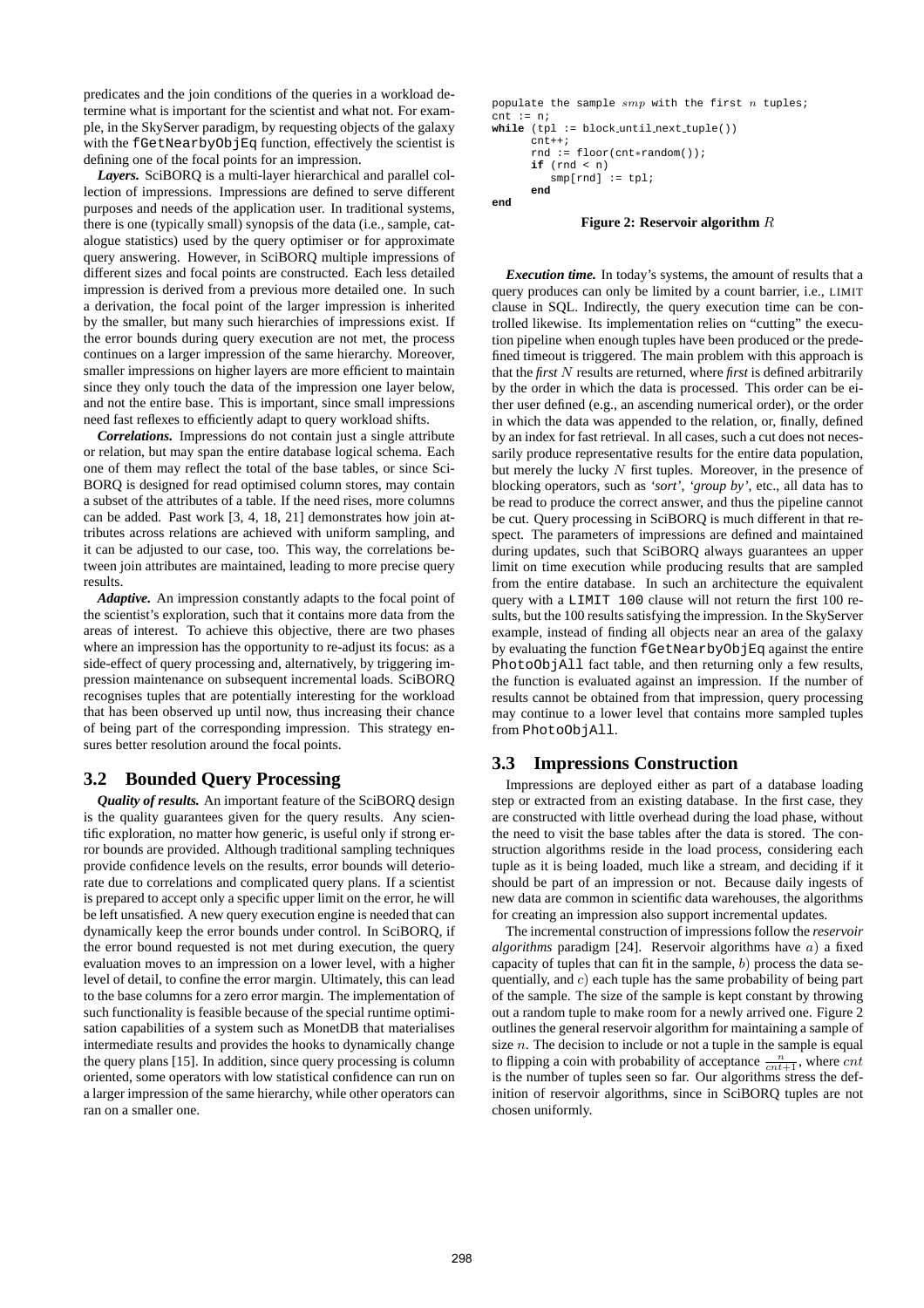```
populate the sample smp with the first n tuples;
while (tpl := block_until_next_tuple())<br>rnd := random();
      if ((D*rnd) < k)smp[floor(n∗rnd)] := tpl;
      end
end
```
**Figure 3: Last Seen Impression construction**

Scientific observations have a strong temporal component. It is often more important to retain recent tuples than ones that have been investigated several times already. This leads to a *Last Seen* focused impression, where tuples that were recently added have a greater probability of being retained. To achieve this, instead of picking a tuple with probability  $\frac{n}{cnt+1}$ , we use the fixed probability  $\frac{k}{D}$ , where D can be tuned to be close to the expected daily ingest of new tuples, and  $k = n$  if only new tuples are desired, or  $k <$ *n* for a ratio of  $\frac{k}{n}$  new tuples in the sample. In such a strategy, older tuples have a bigger chance of being thrown out from the reservoir. Figure 3 outlines this algorithm. The *Last Seen* approach is useful in cases where observations have a timestamp which is used in query predicates.

The second strategy for determining the scientist's interest is based on a more complex infrastructure of query logging. Every query ran against the complete database touches a subset of the base tables that are relevant to the data exploration. An approach would be to keep this set as an impression. The MonetDB *recycler* component already facilitates this functionality [13]. Here we seek an algorithm such that the probability of keeping a tuple is proportional to the *distance* of the values of that tuple from the values requested by the query workload. For each predicate of a query, the requested values are logged in histograms. These histograms do not contain the entire value space of an attribute, but only a portion. Given the workload knowledge, for each ingested tuple a weight is calculated and used to *bias* the sample towards the tuples with higher weight. In the next section we present the essentials of *biased sampling* and how the weight is calculated.

Finally, we can incorporate biased sample construction across many-to-many joins and foreign key joins by following each join path [3], or by using weighted sampling [4]. However, due to the special nature of impressions (i.e., incremental and adaptive biased sampling), these traditional sampling techniques have to be adapted to *wait* for the joining tuples to arrive during subsequent loads.

## **4. BIASED SAMPLING**

Biased sampling is achieved by assigning weights to tuples such that those that belong to areas of past interest have a higher probability to be part of an impression than other, irrelevant ones. Intuitively, the upside is that queries that target the area of interest have tighter error bounds. The downside is that the confidence of queries that span widely outside of these areas is lower. Assigning weights to the probability of picking an item leads to a *non-central hypergeometric distribution*. Specifically, our setting is described by the *Fisher's non-central hypergeometric distribution* [6]. These mathematical tools provide the theory to calculate the variance, the mean, and the support function of the biased sample.

Biased sampling is steered by the observed interest in the data. This is achieved by first identifying the attributes of the data that contain relevant scientific observation values rather than annotations or metadata. In the SkyServer setting of Figure 1, these attributes, for the main fact table PhotoObjAll, are for example ra and dec, which give the position of the observed objects in the

```
struct histo_stats{int c=0;
                      float m=0;
                     \frac{1}{2} hs[\beta];
N = 0;while (v := block.util.next_value())N++;i := \text{floor}((v-\text{min})/w);hs[i].c++;hs[i].m=(hs[i].m\times(hs[i].c-1)+v)/hs[i].c;end
```
#### **Figure 5: Histogram maintenance over the predicate set**

sky. They appear as parameters of the fGetNearbyObjEq function. For many of the queries in the workload, these attributes are part of the WHERE clause. Given a query workload – which is defined over a period of time or over a predefined number of queries – the *predicate set* is the set of all values of the interesting attributes that are requested by the queries. During incremental load of data into the PhotoObjAll fact table, tuples are sampled with a bias to the areas of the sky that previously appeared in the predicate set.

The values in the predicate set are regarded as points that *suggest* the entire distribution of values of interest. A *kernel density estimator (kde)* is used to estimate this interest. Kernel density estimators have been used to approximate the distribution of a sampled space [20]. They are smoother than histograms because they avoid rounding errors, and there is no dependency on the endpoints or the width of the bins of a histogram. Moreover, since they are continuous, and not discrete, they give a better view of the neighbour area of the observed values. Assume a set of  $N$  data points  $x_1, \ldots, x_N$  as they appear in the predicate set of a query workload. The kernel density estimator estimates the expected total workload and is given by the function:

$$
\hat{f}(x) = N^{-1} \sum_{i=1}^{N} K_h(x - x_i)
$$

where  $K_h(\cdot) = h^{-1}K(\cdot/h)$  where K is a kernel function and h the bandwidth. A common choice of  $K$  is the standard normal (Gaussian) distribution  $\phi(u) = \frac{1}{\sqrt{2\pi}} e^{-\frac{1}{2}u^2}$ . Function  $\hat{f}$  is an estimator of the density function  $f$  of requested values, given  $N$  data points.

Figure 4 depicts two equi-width histograms that correspond to the distribution of 400 values as observed in the predicate set for attributes  $r a$  and dec. An important parameter is the choice of  $h$ , called the *bandwidth* of the kde. The red lines of Figure 4 show the density function estimation of the values in the histograms, as approximated by function  $\hat{f}$  with a carefully chosen bandwidth. Notice that a large h will *oversmooth* the distribution (green lines in Figure 4), while a small h will *undersmooth* (blue lines in Figure 4). Choosing the correct approximation for the bandwidth  $h$  is hard and has been an area of intense research [14]. Moreover, computing  $\hat{f}$  for a new value x involves re-iterating over all observed values  $x_1, \ldots, x_N$ . This implies that for every newly ingested tuple  $t_{new}$  the computation of  $f(t_{new})$  involves reading all N previously observed values of the predicate set. We adjust the kde to our setting to overcome these shortcomings as follows.

The first step is to maintain statistical information of equi-width histograms for the attributes of interest to the scientific exploration. These values are exactly the ones requested by the queries of the workload and not the entire value domain. For the previous example of SkyServer and attributes ra and dec, we maintain statistics for two histograms  $3$ . These histograms are different from the

<sup>&</sup>lt;sup>3</sup>multi-dimensional histograms are more attractive, but for simplicity of the example we use two distinct histograms. Alternative ap-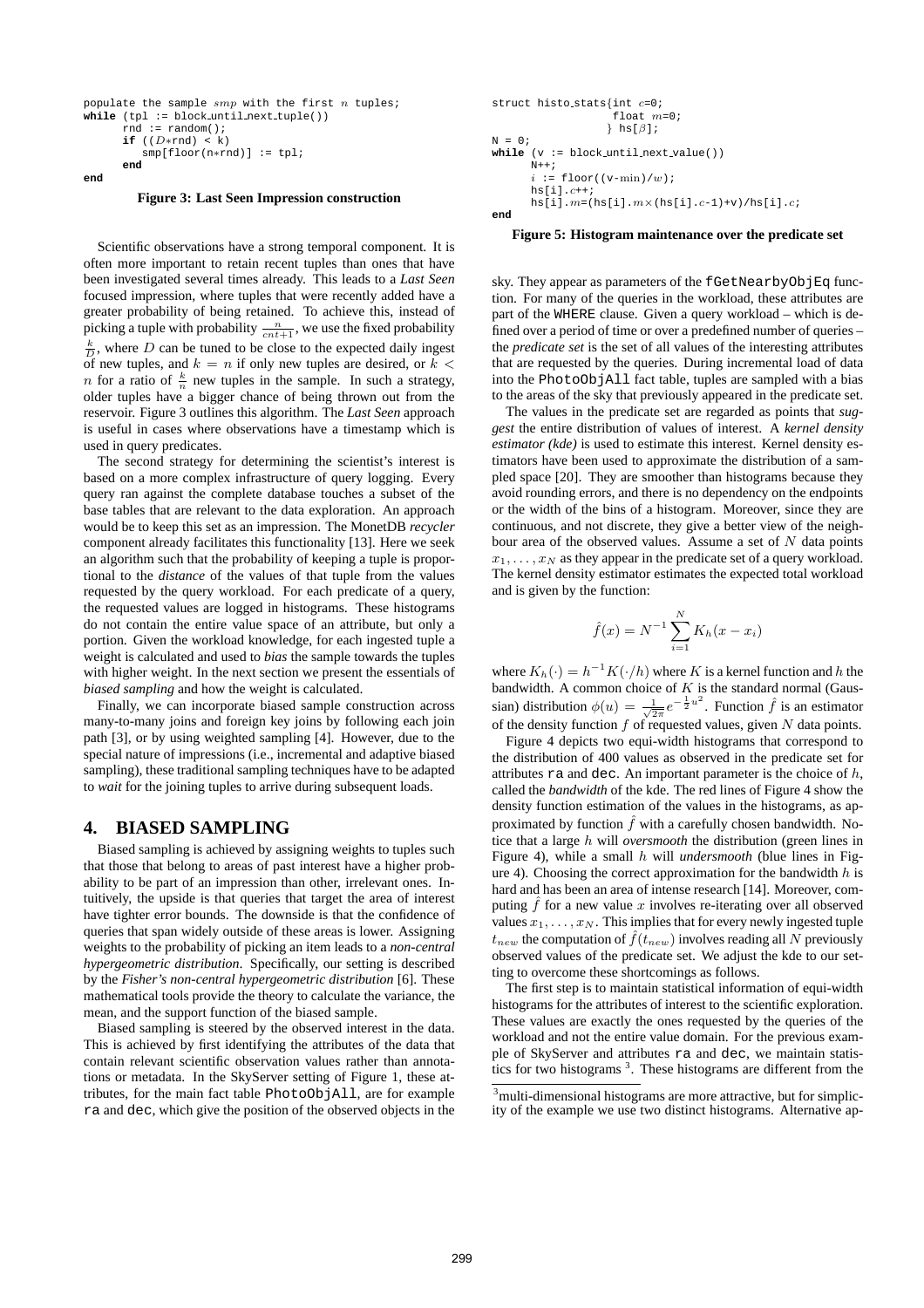

**Figure 4: 1st row is for predicate 'ra' and 2nd row for 'dec'**

ones shown in Figure 4, since they are not fully materialised as the figure suggests. Only the statistical aspects of the histograms are needed: the number of values that fall in a specific bin and their mean value. More specifically, the domain of each attribute is divided into  $\beta$  equal-width bins. The width is denoted by w. For each bin  $b_i, i \in \{1, \ldots, \beta\}$  two values are maintained: the count  $c_i$  that corresponds to the number of values that fall in bin  $b_i$ , and the mean  $m_i$  that is defined to be the mean of all values belonging to the same bin  $b_i$ . Figure 5 outlines the code of maintaining the statistics of the bins of a histogram build over the requested values of one attribute, i.e., its predicate set. The min value of the domain, the width w, and number of bins  $\beta$  are considered to be known beforehand. The variable  $N$  contains the total number of values that have been observed in the predicate set.

The statistics of the histograms provide the means to determine the distribution of the interest, and based on them, a weight is assigned to each newly appended tuple. We adjust the kde function to consider only the mean values  $m_i$  of the  $\beta$  bins multiplied by the count  $c_i$  instead of iterating over all observed values  $x_1, \ldots, x_N$ . The resulting estimator function is now defined as:

$$
\breve{f}(x) = \frac{1}{N \times w} \sum_{i=1}^{\beta} c_i \times \phi\left(\frac{x - m_i}{w}\right)
$$

where  $\beta$  is the total number of bins, w the width of the bins, and  $c_i$ the count and  $m_i$  the mean of the *i*-th bin. Since  $\beta \ll N$ , and  $\beta$  is fixed,  $f(x)$  can be computed in constant time. Also

$$
\int K_w(u) = 1 \text{ and } \sum_{i=1}^{\beta} c_i = N \Rightarrow
$$

$$
\int \sum_{i=1}^{\beta} c_i K_w(u) = N \times \int K_w(u) = N \Rightarrow
$$

$$
\int \check{f}(x) = N^{-1} \int \sum_{i=1}^{\beta} c_i K_w(u) = N^{-1} \times N = 1.
$$

Thus, function  $\check{f}$  is an estimation of the probability density function that describes the relative likelihood for value  $x$  to occur in the predicate set. The purple line of Figure 4 shows the density function computed with  $\check{f}$ . It is almost identical with the estimation from  $\hat{f}$ , while it only iterates over a few constant number of bins, and the bandwidth is always equal to the width of the bins.

Assume a newly ingested tuple  $t_{new}$  during incremental load. For simplicity, assume also that  $t_{new}$  has only one attribute of interest <sup>4</sup>. A weight is assigned to tuple  $t_{new}$  equal to  $\check{f}(t_{new})$ . We bias the sample by making the probability of choosing this tuple for populate the sample  $smp$  with the first  $n$  tuples; cnt  $:= n;$ 

```
while (tp) := block.util.net(1.next.tuple())cnt++;rnd := random();
      if ((cnt*rnd) < (n*N*f(tpl)))smp[floor(rnd∗n] := tpl;
      end
```
**end**

#### **Figure 6: Biased Sampling reservoir algorithm**

an impression proportional to  $\tilde{f}(t_{new}) \times N$ . Function  $\tilde{f}$  estimates the frequency of appearance of value  $x$  in the predicate set. Thus, the more frequent the value, the larger the product  $\check{f}(t_{new}) \times N$ , and the higher the probability of choosing  $t_{new}$ .

Function  $\check{f}(x)$  can be used in the reservoir setting. An impression has always a predefined size  $n$ , thus for a uniform sampling a tuple is accepted with probability  $n/cnt$ , where  $cnt$  is the number of tuples in the database. For biased sampling the probability of accepting a tuple t is  $\check{f}(t) \times N$ , and by normalising this with the desired size of the impression leads to the following probability

$$
P(\text{accept } t) = \breve{f}(t) \times N \times \frac{n}{cnt}
$$

where  $N$  is the size of the observed predicate set,  $n$  the size of the desired impression, and *cnt* the number of tuples in the database. Figure 6 details the biased sampling reservoir algorithm. After a tuple is accepted, another randomly chosen one is thrown out from the sample to make room for the new.

The leftmost histograms of Figure 7 show the distributions of the values of the base data of SkyServer answering the queries used in Figure 4 (more than 600.000 tuples). We create two impressions of 10.000 tuples for each attribute: one based on uniform sampling (red histograms of Figure 7), and one based on biased sampling (purple histograms of Figure 7) steered by the interest shown in Figure 4. The impression created with bias contains many more tuples from the areas of interest, achieving a better representation of data around the focal points.

## **5. RELATED WORK**

Various techniques on how to construct data synopses, keep summary statistics, and obtain data samples have been proposed in the past [5, 8, 10, 19, 23]. A topic of intense research is how samples can be adjusted to support correlations between join attributes [3, 4, 18, 21]. SciBORQ is also aiming towards efficient inter-column and inter-table sampling. Self-tuning samples were proposed by ICICLES [7]. The results of a query are regarded as newly ingested

proaches are part of future research.

<sup>&</sup>lt;sup>4</sup>multiple attributes in the same tuple are dealt either with multi dimensional histograms or with a combine function  $c(t_{new})$  =  $\check{f}(t_{new}.att_1) \circ \cdots \circ \check{f}(t_{new}.att_m).$